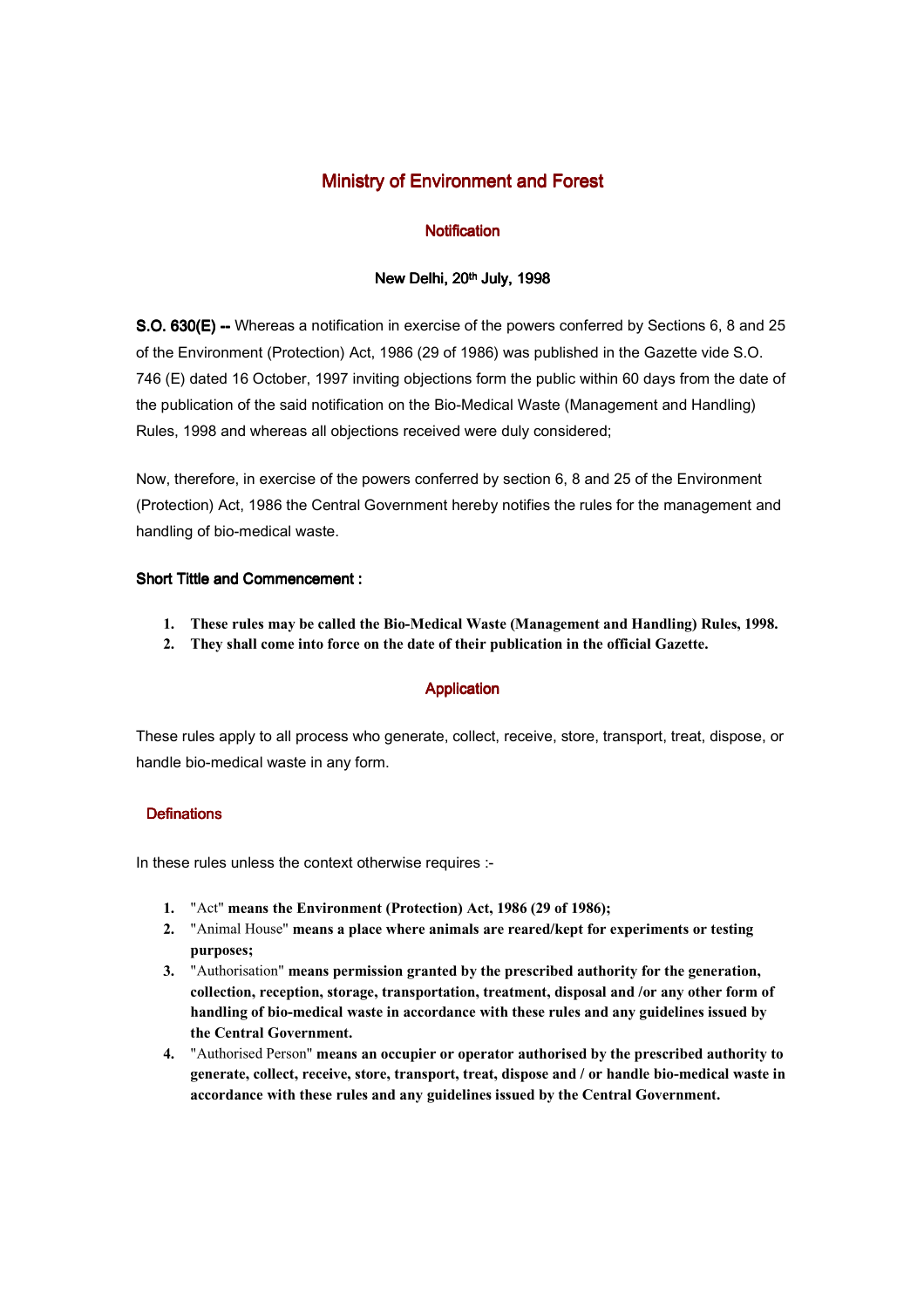- **5.** "Bio-medical waste" **means any waste, which is generated during the diagnosis, treatment or immunisation of human beings or animals or in research activities pertaining thereto or in the production or testing of biological, and including categories mentioned in Schedule-I;**
- **6.** "Biological" **means any preparation made from organisms or micro-organisms or product of metabolism and biochemical reactions intended for use in the diagnosis, immunisation or the treatment of human beings or animals or in research activities pertaining thereto;**
- **7.** "Bio-medical waste treatment facility" **means any facility wherein treatment, disposal of biomedical waste or processes incidental to such treatment or disposal is carried out;**
- **8.** "Occupier" **in relation to any institution, animal bio-medical waste, which includes a hospital, nursing home, clinic dispensary, veterinary institution, animal house, pathological laboratory, blood bank by whatever name called, means a person who has control over that institution and / or its premises.**
- **9.** "Operator of a bio-medical waste facility" **means a person who owns or controls or operates a facility for the collection, reception, storage, transport, treatment, disposal or any other form of handling of bio-medical waste;**
- **10.** "Schedule" **means schedule appended to these rules**

# Schedule - I

## (See Rule 5)

### Categories of Bio - Medical Wastes

| Option                | <b>Waste Category</b>                                                                                                                                                                                                                                                                                                                                                           | <b>Treatment &amp; disposal</b>                         |
|-----------------------|---------------------------------------------------------------------------------------------------------------------------------------------------------------------------------------------------------------------------------------------------------------------------------------------------------------------------------------------------------------------------------|---------------------------------------------------------|
| <b>Category No. 1</b> | Human Anatomical Waste<br>(human tissues, organs, body parts)                                                                                                                                                                                                                                                                                                                   | Incineration $\omega$ deep burial*                      |
| <b>Category No.2</b>  | Animal Waste<br>(animal tissues, organs, body parts<br>carcasses, bleeding parts, fluid, blood and<br>experimental animals used in research,<br>waste generated by veterinary hospitals<br>colleges, discharge from hospitals, animal<br>houses)                                                                                                                                | Incineration $\omega$ deep burial*                      |
| <b>Category No.3</b>  | Microbiology & Biotechnology Waste<br>(wastes from laboratory cultures, stocks or<br>specimens of micro organisms live or<br>attenuated vaccines, human and animal cell<br>culture used in research and infectious<br>agents from research and industrial<br>laboratories, wastes from production of<br>biological toxins, dishes and devices used for<br>transfer of cultures) | Local autoclaving/micro-<br>waving / incineration $@$ . |
| <b>Category No.4</b>  | Waste sharps                                                                                                                                                                                                                                                                                                                                                                    | Disinfecting (chemical                                  |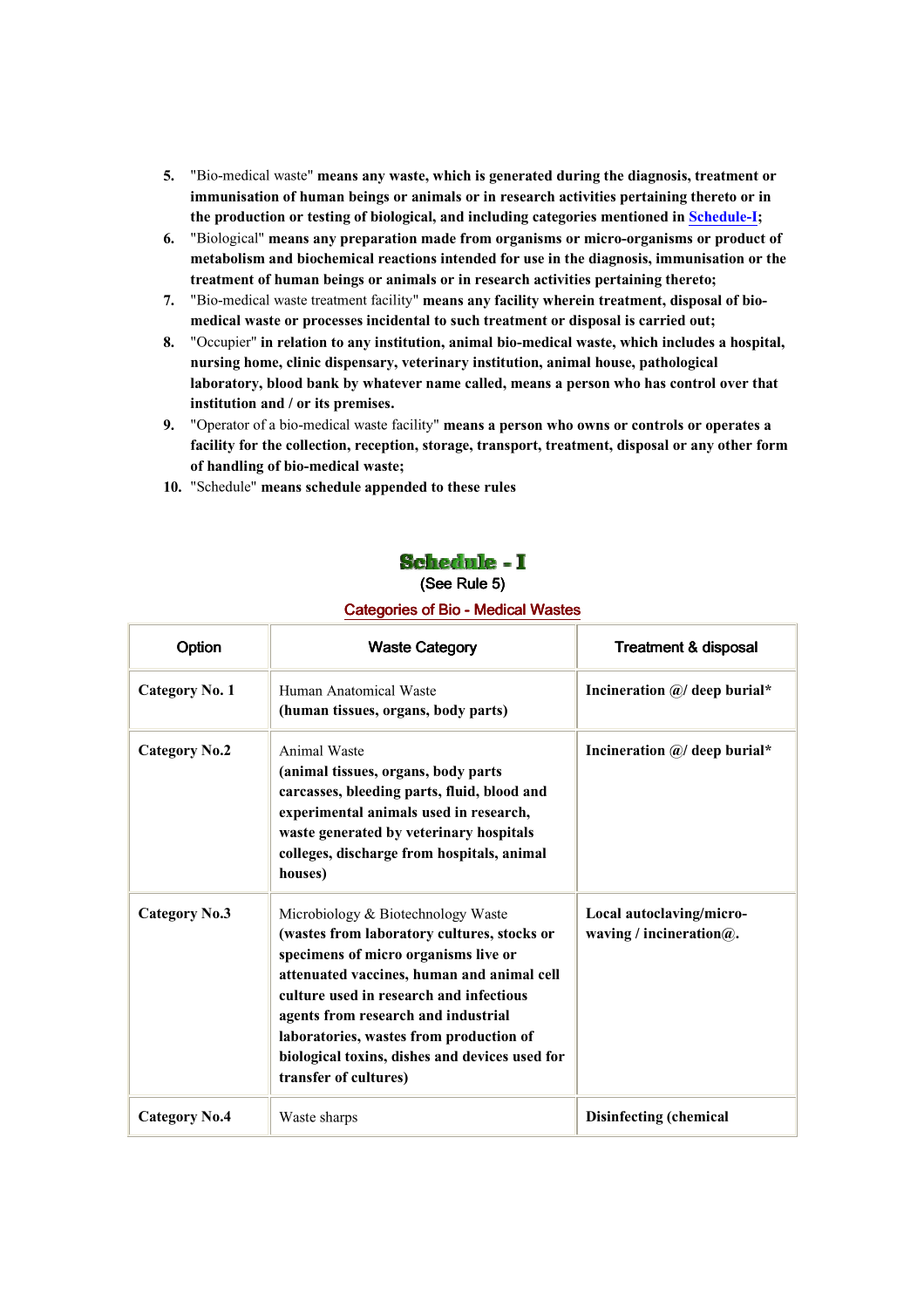|                       | (needles, syringes, scalpels, blades, glass, etc.<br>that may cause puncture and cuts. This<br>includes both used and unused sharps).                                              | treatment $\mathcal{Q}(\mathcal{Q})$ auto calving/<br>microwaving and mutilation<br>/shredding.             |
|-----------------------|------------------------------------------------------------------------------------------------------------------------------------------------------------------------------------|-------------------------------------------------------------------------------------------------------------|
| Category No.5         | Discarded Medicines and Cytotoxic drugs<br>(Wastes comprising of outdated,<br>contaminated and discarded medium)                                                                   | Incineration $@/$ destruction and<br>drugs disposal in secured<br>landfills.                                |
| <b>Category No.6</b>  | Solid Waste<br>(Items contaminated with blood, and body<br>fluids including cotton, dressings, soiled<br>plaster casts, lines, bedding, other material<br>contaminated with blood) | Incineration @ autoclaving /<br>microwaving.                                                                |
| <b>Category No.7</b>  | Solid Waste<br>(Wastes generated from disposable items<br>other than the waste sharps such as<br>tubing's, catheters, intravenous sets etc).                                       | Disinfection by chemical<br>treatment $(a/a)$ autoclaving /<br>microwaving and mutilation /<br>shredding##. |
| <b>Category No.8</b>  | Liquid Waste<br>(waste generated from laboratory and<br>washing, cleaning, house keeping and<br>disinfecting activities)                                                           | disinfection by chemical<br>treatment @@ autoclaving /<br>microwaving and mutilation /<br>shredding##.      |
| <b>Category No.9</b>  | Incineration Ash<br>(ash from incineration of any bio-medical<br>waste)                                                                                                            | disposal in municipal landfill.                                                                             |
| <b>Category No.10</b> | <b>Chemical Waste</b><br>(Chemicals used in production of biological,<br>chemicals used in disinfection, as insecticide,<br>etc.)                                                  | Chemical treatment $@@@$ and<br>discharge into drains for<br>liquids and secured landfill for<br>solids.    |

@ @ Chemicals treatment using at least 1% hypochlorite solution or any other equivalent

chemical reagent. It must be ensured that chemical treatment ensures disinfection.

## Multination / shredding must be such so as to prevent unauthorised reuse.

@ There will be no chemical pretreatment before incineration. Chlorinated plastics shall not be incinerated.

\* Deep burial shall be an option available only in towns with population less than five lakhs and in rural area.

It shall be the duty of every occupier of an institution generating bio-medical waste which includes a hospital, nursing home, clinic, dispensary, veterinary institution, animal house, pathological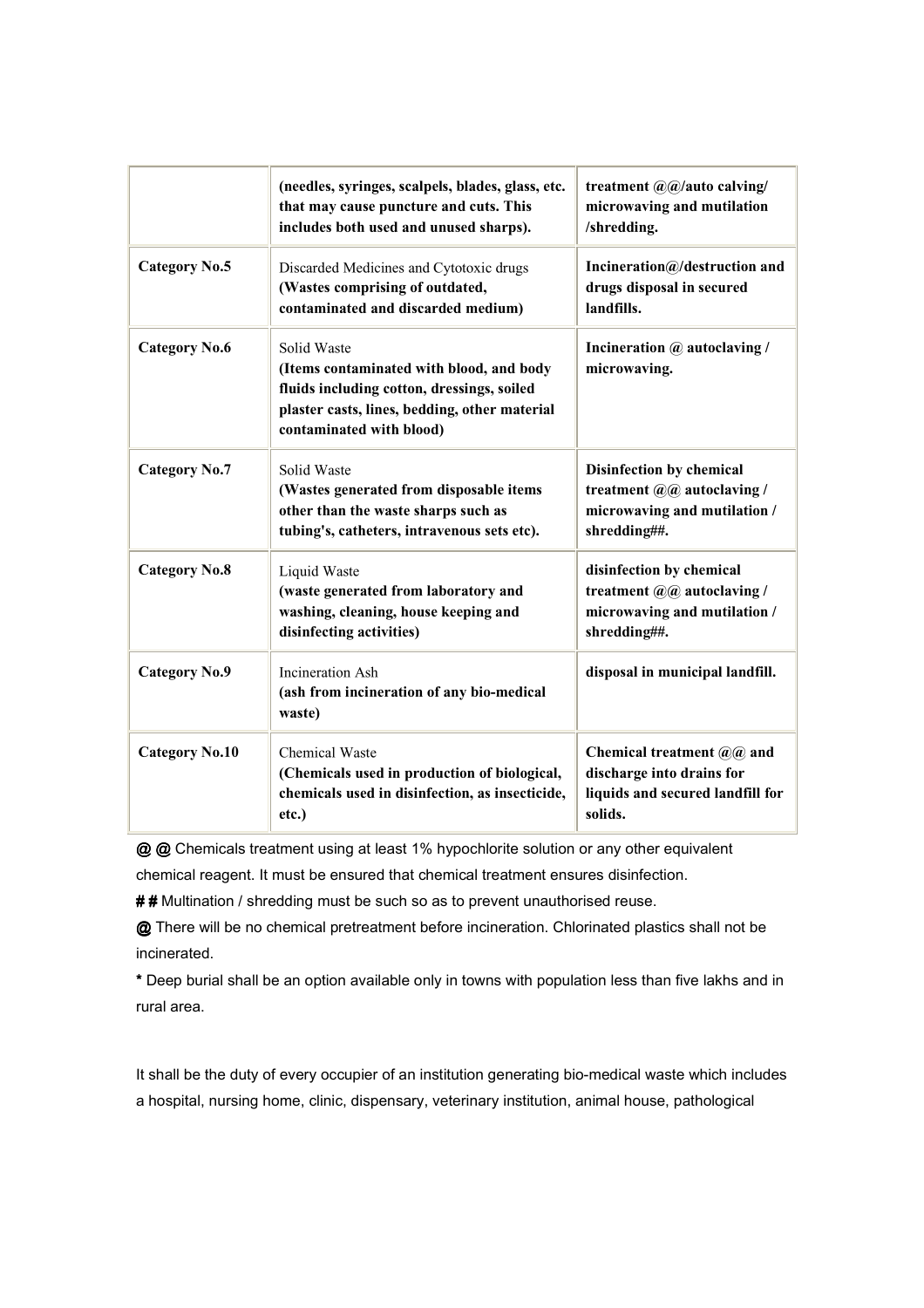laboratory, blood bank by whatever name called to take all steps to ensure that such waste is handled without any adverse effect to human health and environment.

#### **Treatment and Disposal**

- 1. Bio-medical waste shall be treated and disposed of in accordance with **Schedule-1** and in **compliance with the standards prescribed in Schedule-V.**
- **2. Every occupier, where required, shall set up in accordance with the time schedule in Schedule-VI, requisite bio-medical waste treatment facilities like incinerator, autoclave, microwave system for the treatment of waste, or, ensure requisite treatment of waste at a common waste treatment facility or any other waste treatment facility.**

| Schedule -   |  |
|--------------|--|
| (See Rule 5) |  |

## **Categories of Bio - Medical Wastes**

| Option                | <b>Waste Category</b>                                                                                                                                                                                                                                                                                                                                                           | <b>Treatment &amp; disposal</b>                                                    |
|-----------------------|---------------------------------------------------------------------------------------------------------------------------------------------------------------------------------------------------------------------------------------------------------------------------------------------------------------------------------------------------------------------------------|------------------------------------------------------------------------------------|
| <b>Category No. 1</b> | Human Anatomical Waste<br>(human tissues, organs, body parts)                                                                                                                                                                                                                                                                                                                   | Incineration $\mathcal{Q}/$ deep burial*                                           |
| <b>Category No.2</b>  | Animal Waste<br>(animal tissues, organs, body parts<br>carcasses, bleeding parts, fluid, blood and<br>experimental animals used in research,<br>waste generated by veterinary hospitals<br>colleges, discharge from hospitals, animal<br>houses)                                                                                                                                | Incineration $\mathcal{Q}/$ deep burial*                                           |
| <b>Category No.3</b>  | Microbiology & Biotechnology Waste<br>(wastes from laboratory cultures, stocks or<br>specimens of micro organisms live or<br>attenuated vaccines, human and animal cell<br>culture used in research and infectious<br>agents from research and industrial<br>laboratories, wastes from production of<br>biological toxins, dishes and devices used for<br>transfer of cultures) | Local autoclaving/micro-<br>waving / incineration $@$ .                            |
| <b>Category No.4</b>  | Waste sharps<br>(needles, syringes, scalpels, blades, glass, etc.<br>that may cause puncture and cuts. This                                                                                                                                                                                                                                                                     | Disinfecting (chemical<br>treatment @@/auto calving/<br>microwaving and mutilation |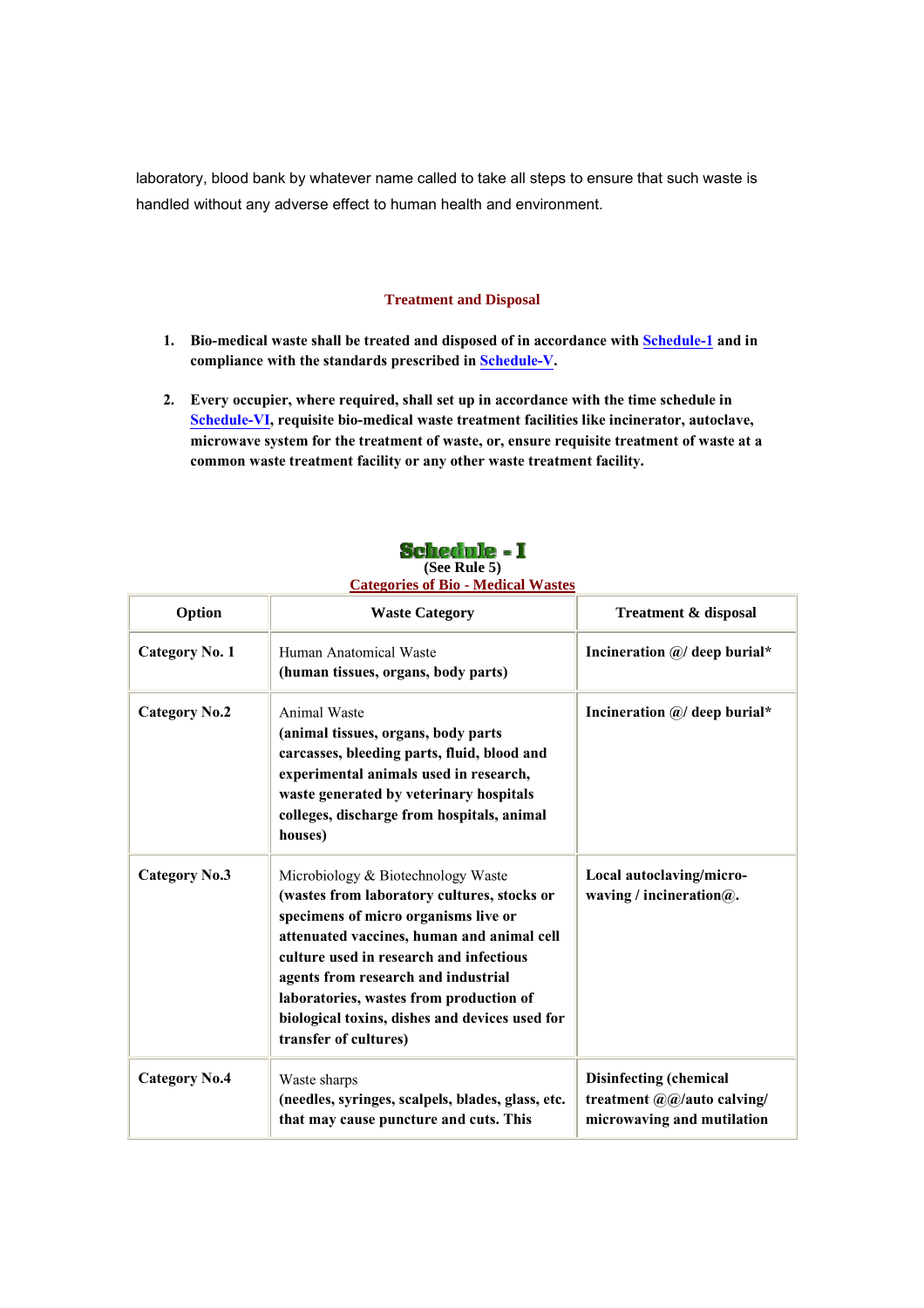|                       | includes both used and unused sharps).                                                                                                                                             | /shredding.                                                                                                 |
|-----------------------|------------------------------------------------------------------------------------------------------------------------------------------------------------------------------------|-------------------------------------------------------------------------------------------------------------|
| Category No.5         | Discarded Medicines and Cytotoxic drugs<br>(Wastes comprising of outdated,<br>contaminated and discarded medium)                                                                   | Incineration $@/$ destruction and<br>drugs disposal in secured<br>landfills.                                |
| <b>Category No.6</b>  | Solid Waste<br>(Items contaminated with blood, and body<br>fluids including cotton, dressings, soiled<br>plaster casts, lines, bedding, other material<br>contaminated with blood) | Incineration @ autoclaving /<br>microwaving.                                                                |
| <b>Category No.7</b>  | Solid Waste<br>(Wastes generated from disposable items<br>other than the waste sharps such as<br>tubing's, catheters, intravenous sets etc).                                       | Disinfection by chemical<br>treatment $(a/a)$ autoclaving /<br>microwaving and mutilation /<br>shredding##. |
| <b>Category No.8</b>  | Liquid Waste<br>(waste generated from laboratory and<br>washing, cleaning, house keeping and<br>disinfecting activities)                                                           | disinfection by chemical<br>treatment @@ autoclaving /<br>microwaving and mutilation /<br>shredding##.      |
| <b>Category No.9</b>  | <b>Incineration Ash</b><br>(ash from incineration of any bio-medical<br>waste)                                                                                                     | disposal in municipal landfill.                                                                             |
| <b>Category No.10</b> | <b>Chemical Waste</b><br>(Chemicals used in production of biological,<br>chemicals used in disinfection, as insecticide,<br>etc.)                                                  | Chemical treatment $@@@$ and<br>discharge into drains for<br>liquids and secured landfill for<br>solids.    |

**@ @** Chemicals treatment using at least 1% hypochlorite solution or any other equivalent chemical reagent. It must be ensured that chemical treatment ensures disinfection.

**# #** Multination / shredding must be such so as to prevent unauthorised reuse.

**@** There will be no chemical pretreatment before incineration. Chlorinated plastics shall not be incinerated. **\*** Deep burial shall be an option available only in towns with population less than five lakhs and in rural area.

## **Schedule - V**

## **(See Rule 5 and Schedule-I)**

## **Standards for Treatment and Disposal of Bio-Medical Wastes**

Standards for Incinerators: All incinerators shall meet the following operating and emission standards.

- **A.** Operating Standards
- **1. Combustion efficiency (CE) shall be at least 99.00%.**
- **2. The Combustion efficiency is computed as follows.**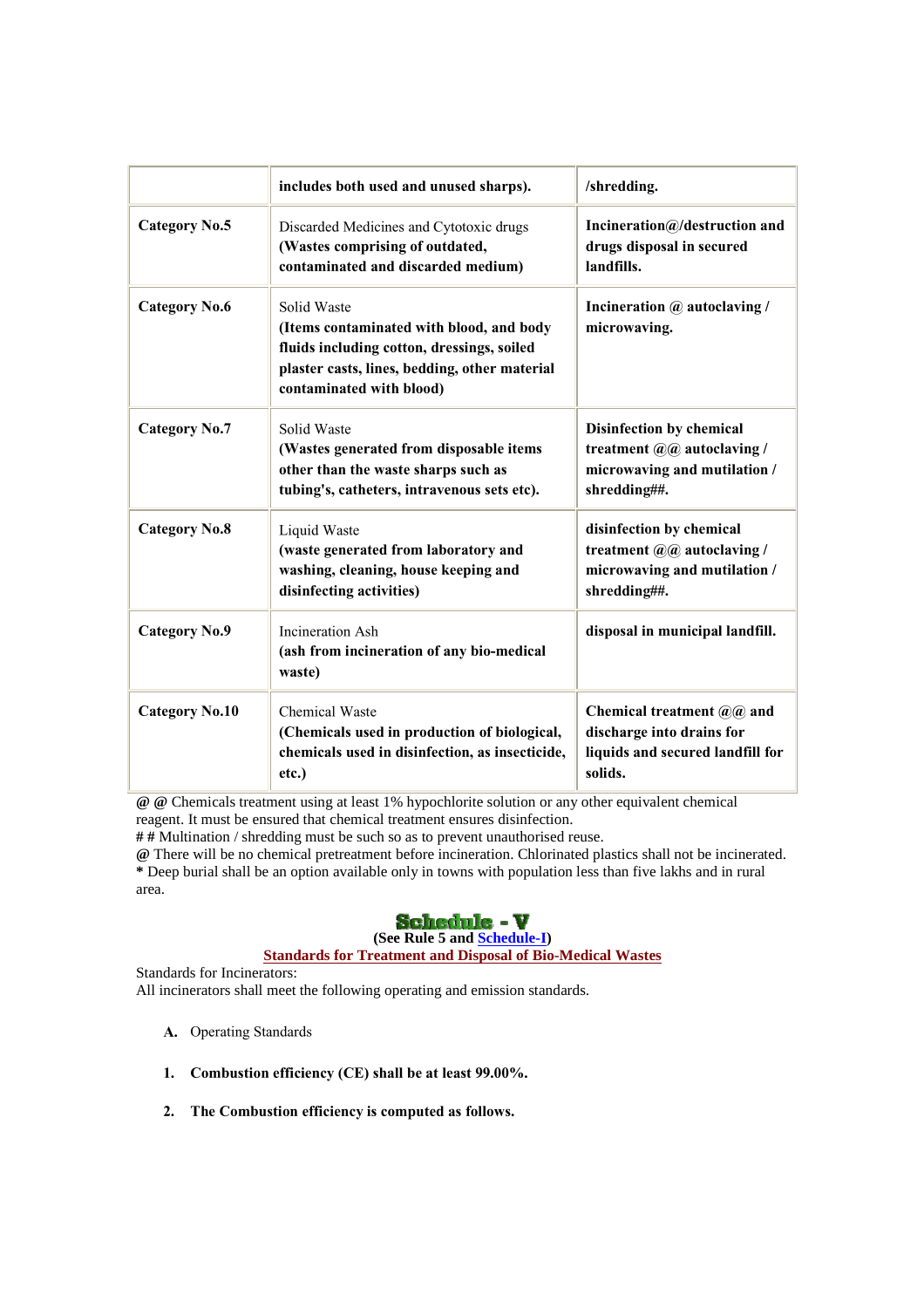- **3. The temperature of the primary chamber shall be 800 = 50 deg.C.**
- **4. The secondary chamber gas residence time shall be at least 1 (one) second at 1050=50C, with minimum 3% Oxygen in the stack gas.**
- **B.** Emission Standards

|     | <b>Parameters</b>                   | Concentration<br>mg/Nm3 at<br>$(12\%$ CO <sub>2</sub><br>correction) |
|-----|-------------------------------------|----------------------------------------------------------------------|
| (1) | Particulate<br>matter               | 150                                                                  |
| (2) | Nitrogen<br>Oxides                  | 450                                                                  |
| (3) | <b>HCL</b>                          | 50                                                                   |
| (4) | 30 meter's above ground             | Minimum stack height shall be                                        |
| (5) | ash shall not be more than<br>0.01% | Volatile organic compounds in                                        |

**Note :**

- **Suitably designed pollution control devices should be installed / retrofitted with the incinerator to achieve the above emission limits, if necessary.**
- **Wastes to be incinerated shall not be chemically treated with any chlorinated disinfectants.**
- **Chlorinated plastics shall not be incinerated.**
- **Toxic metals in incineration ash shall be limited within the regulatory quantities as defined under the Hazardous Waste (Management and Handling Rules), 1989.**
- **Only low sulphur fuel like L.D.O./L.S.H.S/Diesel shall be used as fuel in the incinerator.**

### **Standards for Waste Autoclaving :**

The autoclave should be dedicated for the purposes of disinfecting and treating bio-medical waste.

- **I. When operating a gravity flow autoclave, medical waste shall be subjected to :** 
	- **i.** a temperature of not less than 121  $\text{C}^\text{o}$  and pressure of 15 pounds per square inch  $\,$ **(psi) for an autoclave residence time of not less than 60 minutes; or**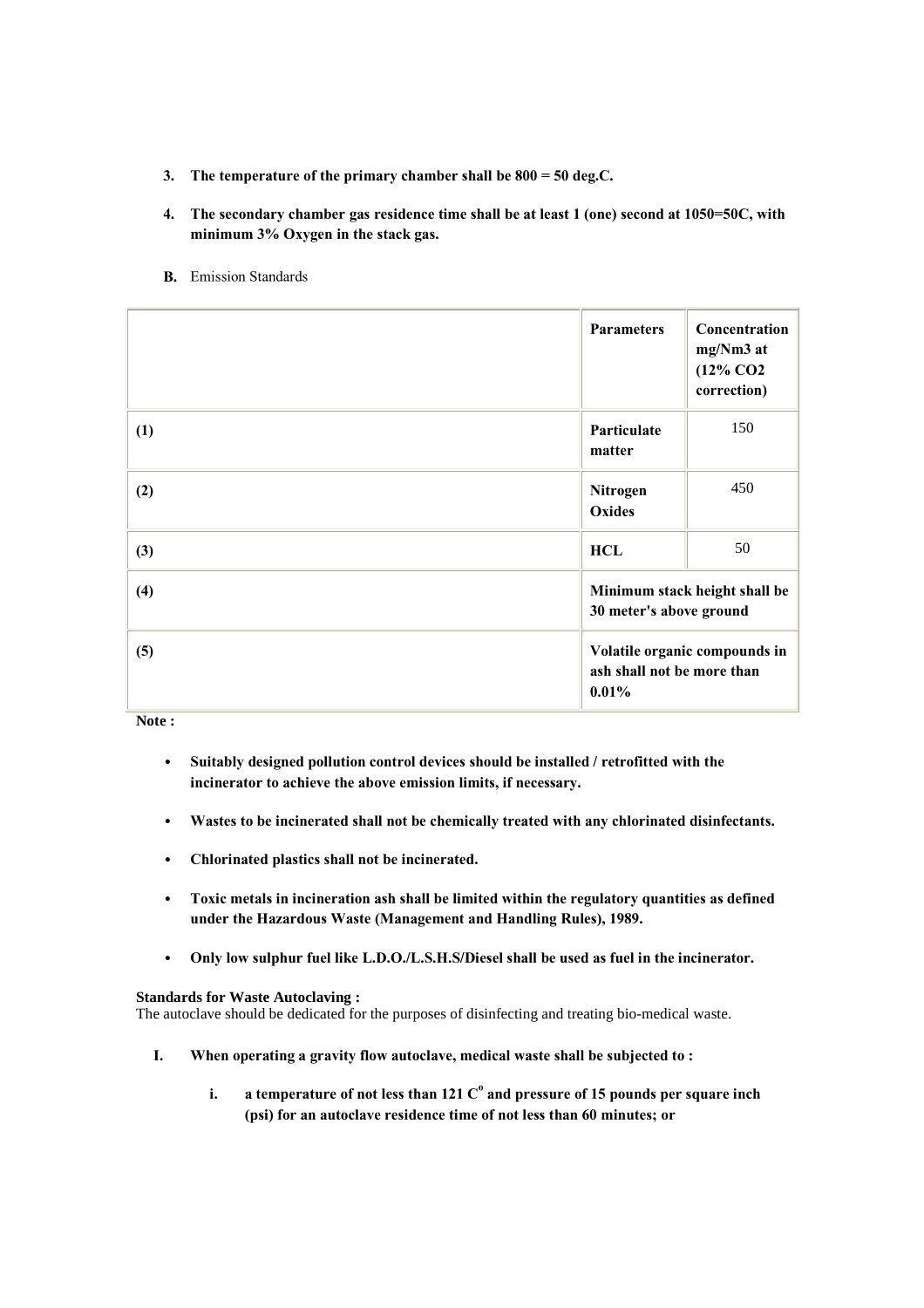- ii. a temperature of not less than 135C $^{\rm o}$  and a pressure of 31 psi for an autoclave **residence time of not less than 45 minutes/ or**
- **iii. a temperature of not less than 149 C<sup>o</sup> and a pressure of 52 psi for an autoclave residence time of not less than 30 minutes.**
- **II. When operating a vacuum autoclave, medical waste shall be subjected to a minimum of one pre-vacuum pulse to purge the autoclave of all air. The waste shall be subjected to the following :** 
	- **i. a temperature of not less than 121<sup>0</sup> C and pressure of 15 psi per an autoclave residence time of not less than 45 minutes; or**
	- ii. a temperature of not less than 135C $^{\rm o}$  and a pressure of 31 psi for an autoclave **residence time of not less than 30 minutes;**
- **III. Medical waste shall not be considered properly treated unless the time, temperature and pressure indicators indicate that the required time, temperature and pressure were reached during the autoclave process. If for any reasons, time temperature or pressure indicates that the required temperature, pressure or residence time was not reached, the entire load of medical waste must be autoclaved again until the proper temperature, pressure and residence time were achieved.**
- **IV.** Recording of operational parameters

**Each autoclave shall have graphic or computer recording devices which will automatically and continuously monitor and record dates, time of day, load identification number and operating parameters throughout the entire length of the autoclave cycle.** 

**V.** Validation test

Spore testing :**The autoclave should completely and consistently kill the approved biological indicator at the maximum design capacity of each autoclave unit. Biological indicator for autoclave shall be a Bacillus stearth ermophilus spore using vials or spore strips, with at least 1 x 10<sup>4</sup>spores per milliliter. Under no circumstances will an autoclave have minimum operating parameters less than a residence time of 30 minutes, regardless of temperature and pressure, a temperature less than 121<sup>0</sup>C or a pressure less than psi.** 

**VI.** Routine Test

A chemical indicator strip / tape that changes colour when a certain temperature is reached and can be used to verify that a specific temperature has been achieved. It may be necessary to use more than one strip over the waste package at different location to ensure that the inner content of the package has been adequately autoclaved.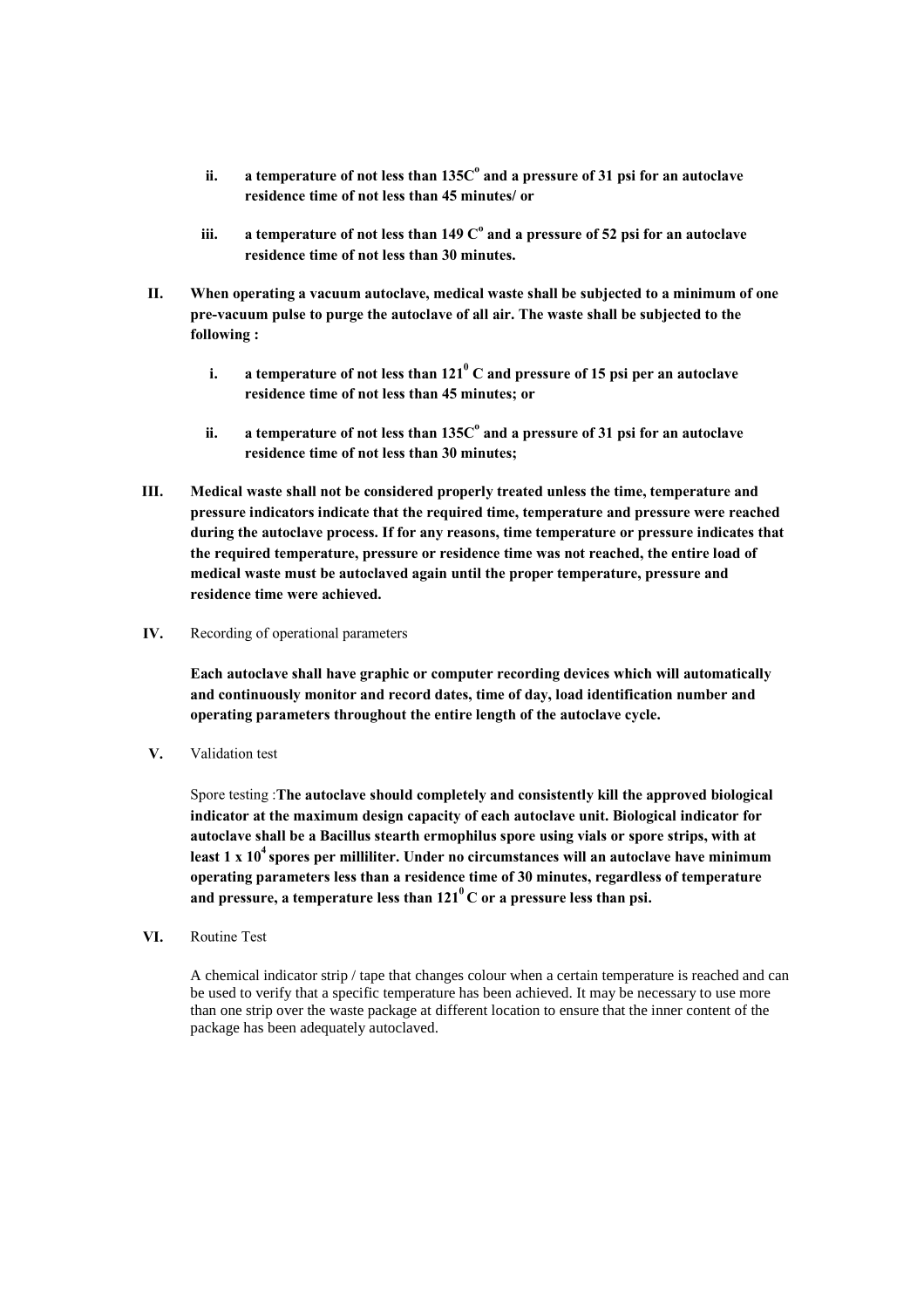#### **Standard for Liquid Waste :**

The effluent generated from the hospital should conform to the following limits

| Parameters                | Permissible Limits |
|---------------------------|--------------------|
| <b>PH</b>                 | $6.5 - 9.0$        |
| Suspended Solids 100 mg/l |                    |
| Oil and grease            | $10 \text{ mg/l}$  |
| <b>BOD</b>                | $30 \text{ mg/l}$  |
| <b>COD</b>                | $250 \text{ mg/l}$ |
|                           |                    |

#### **Bio-assay test . 90% survival of fish after 96 hours in 100% effluent**

These limits are applicable to those hospitals which are either connected with sewers without terminal sewage treatment plant or not connected to public sewers. For discharge into public sewers with terminal facilities, the general standards as notified under the Environment (Protection) Act, 1986 shall be applicable.

#### **Standards of Microwaving :**

- **1. Microwave treatment shall not be used for cytotoxic, hazardous or radioactive wastes, contaminated animal car-causes, body parts and large metal items.**
- **2. The microwave system shall comply with the efficacy test / the supplier before operation of the unit may provide routine tests and a performance guarantee.**
- **3. The microwave should completely and consistently kill the bacteria and other pathogenic organisms that is ensured by approved biological indicator at the maximum design capacity of each microwave unit. Biological indicators for microwave shall be Bacillus Sub spores using vials or spore strips with atleast 1 x 10 <sup>4</sup> spores per milliliter.**

### **Standards for Deep Burial**

- **1. A pit or trench should be dug about 2 meters deep. It should be half filled with waste, then covered with lime within 50 cm of the surface, before filling the rest of the pit with soil.**
- **2. It must be ensured that animals do not have any access to burial sites. Covers of galvanized iron / wire meshes may be used.**
- **3. On each occasion, when wastes are added to the pit, a layer of 10 cm of soil s hall be added to cover the wastes.**
- **4. Burial must be performed under close and dedicated supervision.**
- **5. The deep burial site should be relatively impermeable and no shallow well should be close to the site.**
- **6. The pits should be distant from habitation and sites so as that no contamination occurs of any surface water or ground water. The area should not be prone to flooding or erosion.**
- **7. The location of the deep burial site will be authorised by the prescribed authority.The institution shall maintain a record of all pits for deep burial.**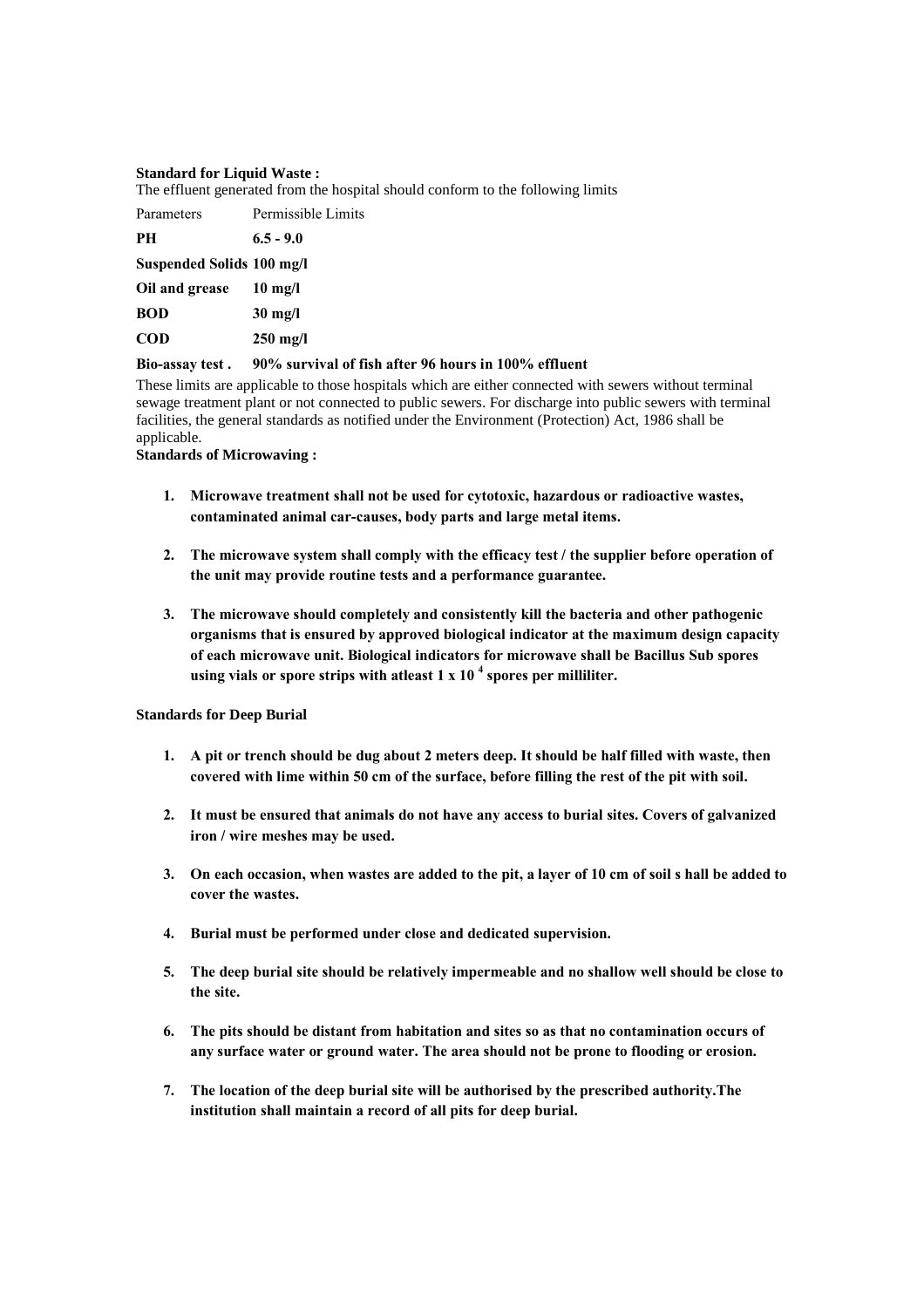| (See Rule 5)   |                                                                                         |                                                |  |  |
|----------------|-----------------------------------------------------------------------------------------|------------------------------------------------|--|--|
|                | Schedule for Waste Treatment Facilities like Incinerator / Autoclave / Micorwave System |                                                |  |  |
| $\mathbf{A}$ . | Hospitals and nursing homes in towns with<br>population of 30 lakhs and above.          | By 31 <sup>st</sup> December, 1999 or earlier. |  |  |
| <b>B.</b>      | Hospitals and nursing homes in towns with<br>population of below 30 lakhs               |                                                |  |  |
|                | a) with 500 beds and above                                                              | By 31 <sup>st</sup> December, 1999 or earlier  |  |  |
|                | b) with 200 beds and above but less than 500<br><b>beds</b>                             | By 31 <sup>st</sup> December, 2000 or earlier  |  |  |
|                | c) with 50 beds and above but less than 200<br>beds                                     | By 31 <sup>st</sup> December, 2001 or earlier  |  |  |
|                |                                                                                         | By 31 <sup>st</sup> December, 2002 or earlier  |  |  |
|                | d) with less than 50 beds                                                               |                                                |  |  |
| C.             | All other institutions generating bio-medical<br>waste not included in A and B above.   | By 31 <sup>st</sup> December, 2002 or earlier  |  |  |

**Schedule - VI** 

## **Segregation, Packing, Transportation and Storage - 1**

- **1. Bio-medical waste shall be treated and disposed of in accordance with Schedule-I, and in compliance with the standards prescribed in Schedule-V.**
- **2. Every occupier, where required, shall set up in accordance with the time schedule in Schedule-VI, requisite bio-medical waste treatment facilities like incinerator, autoclave, microwave system for the treatment of waste, or, ensure requisite treatment of waste at a common waste treatment facility or any other waste treatment facility.**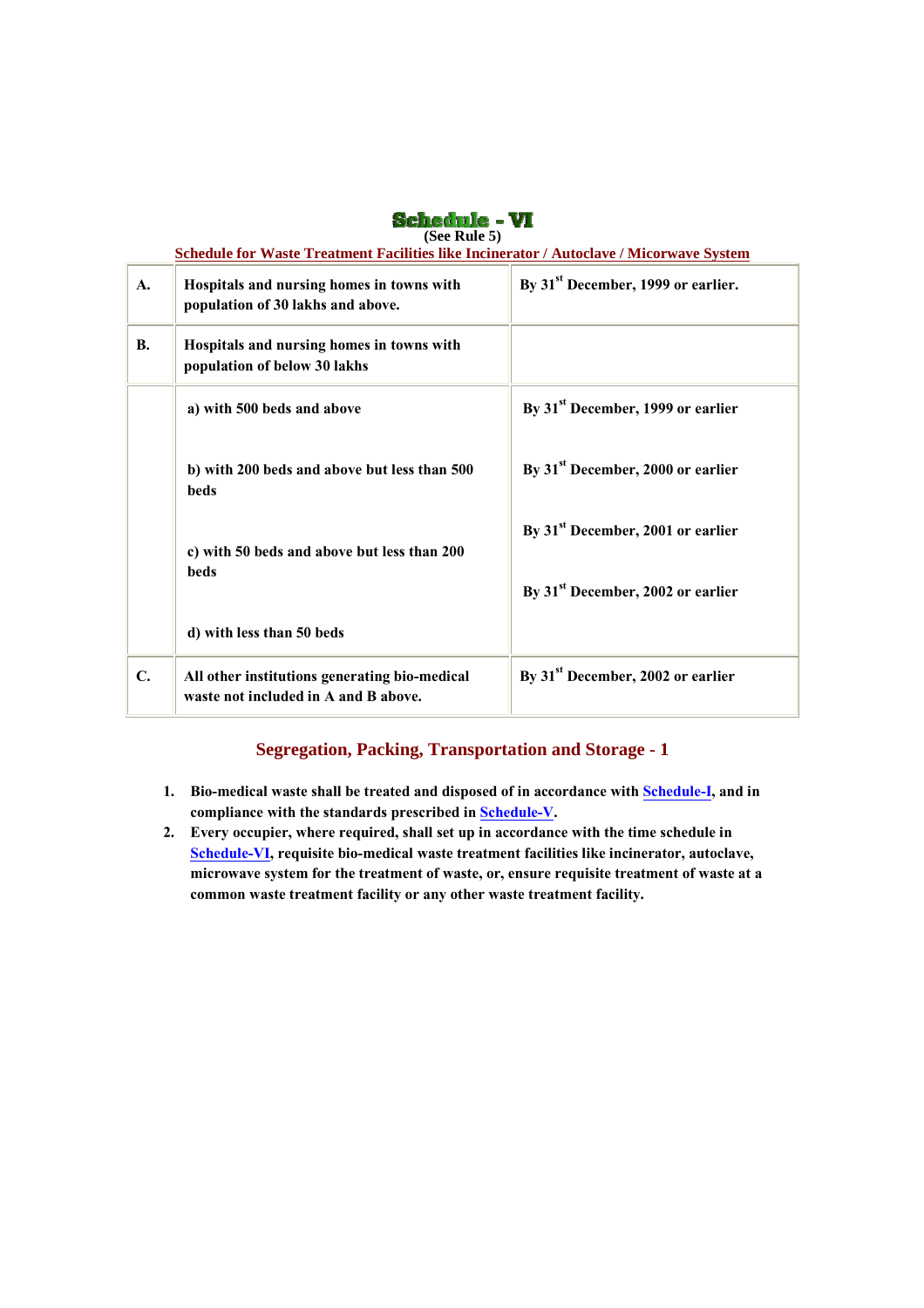## Schedule - I

#### **Option Waste Category Treatment & disposal Category No. 1** Human Anatomical Waste **(human tissues, organs, body parts) Incineration @/ deep burial\* Category No.2** Animal Waste **(animal tissues, organs, body parts carcasses, bleeding parts, fluid, blood and experimental animals used in research, waste generated by veterinary hospitals colleges, discharge from hospitals, animal houses) Incineration @/ deep burial\* Category No.3** Microbiology & Biotechnology Waste **(wastes from laboratory cultures, stocks or specimens of micro organisms live or attenuated vaccines, human and animal cell culture used in research and infectious agents from research and industrial laboratories, wastes from production of biological toxins, dishes and devices used for transfer of cultures) Local autoclaving/microwaving / incineration@. Category No.4** Waste sharps **(needles, syringes, scalpels, blades, glass, etc. that may cause puncture and cuts. This includes both used and unused sharps). Disinfecting (chemical treatment @@/auto calving/ microwaving and mutilation /shredding.** Category No.5 | Discarded Medicines and Cytotoxic drugs **(Wastes comprising of outdated, contaminated and discarded medium) Incineration@/destruction and drugs disposal in secured landfills. Category No.6** Solid Waste **(Items contaminated with blood, and body fluids including cotton, dressings, soiled plaster casts, lines, bedding, other material contaminated with blood) Incineration @ autoclaving / microwaving. Category No.7** Solid Waste **(Wastes generated from disposable items other than the waste sharps such as tubing's, catheters, intravenous sets etc). Disinfection by chemical treatment @@ autoclaving / microwaving and mutilation / shredding##. Category No.8** Liquid Waste **disinfection by chemical**

### **(See Rule 5) Categories of Bio - Medical Wastes**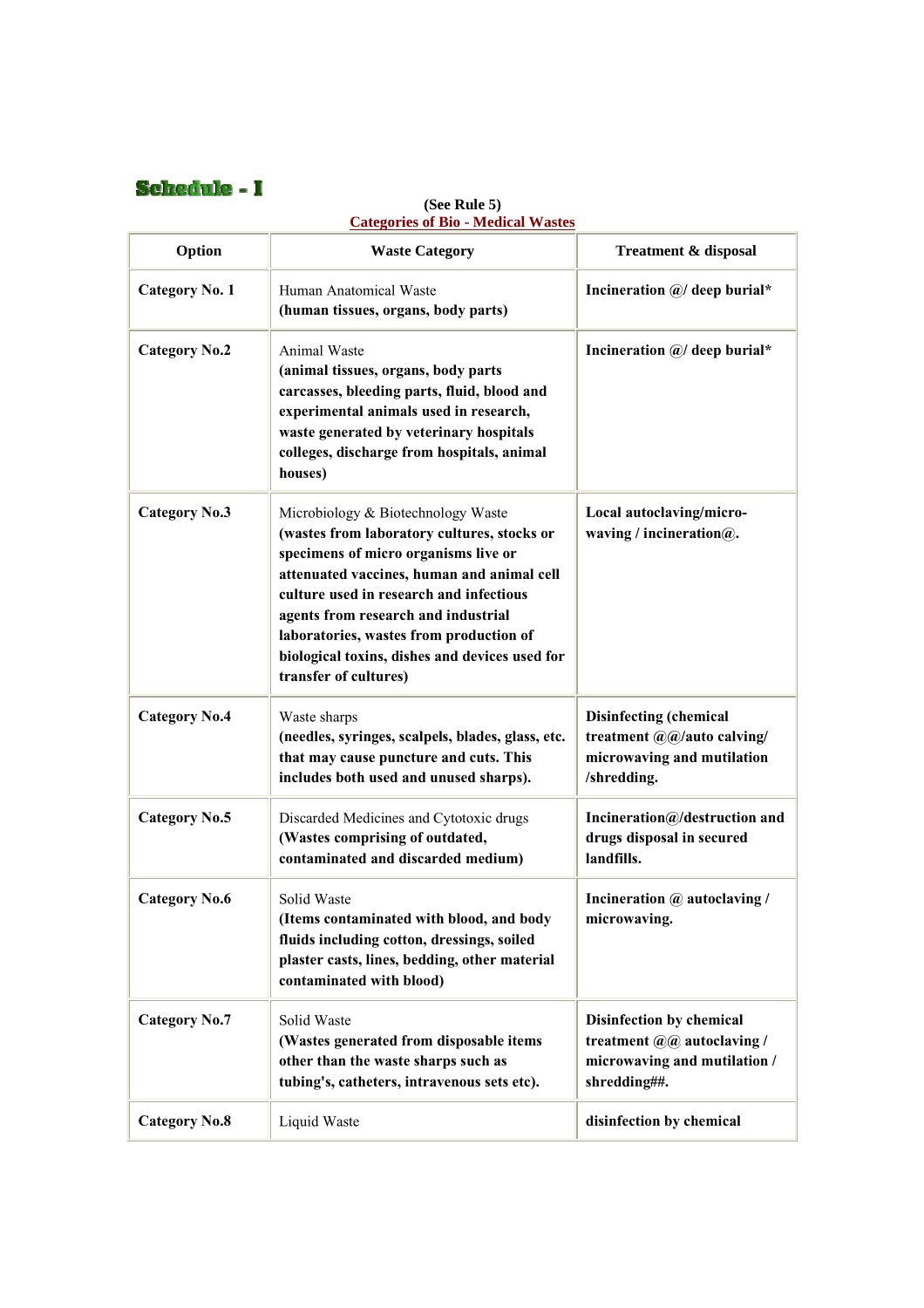|                       | (waste generated from laboratory and<br>washing, cleaning, house keeping and<br>disinfecting activities)                   | treatment $\mathcal{Q}(\mathbf{Q})$ autoclaving /<br>microwaving and mutilation /<br>shredding##.          |
|-----------------------|----------------------------------------------------------------------------------------------------------------------------|------------------------------------------------------------------------------------------------------------|
| Category No.9         | Incineration Ash<br>(ash from incineration of any bio-medical<br>waste)                                                    | disposal in municipal landfill.                                                                            |
| <b>Category No.10</b> | Chemical Waste<br>(Chemicals used in production of biological,<br>chemicals used in disinfection, as insecticide,<br>etc.) | Chemical treatment $(a/a)$ and<br>discharge into drains for<br>liquids and secured landfill for<br>solids. |

**@ @** Chemicals treatment using at least 1% hypochlorite solution or any other equivalent chemical reagent. It must be ensured that chemical treatment ensures disinfection.

**# #** Multination / shredding must be such so as to prevent unauthorised reuse.

**@** There will be no chemical pretreatment before incineration. Chlorinated plastics shall not be incinerated. **\*** Deep burial shall be an option available only in towns with population less than five lakhs and in rural area.

## **Schedule - V**

## **(See Rule 5 and Schedule-I)**

#### **Standards for Treatment and Disposal of Bio-Medical Wastes**

Standards for Incinerators:

All incinerators shall meet the following operating and emission standards.

- **A.** Operating Standards
- **1. Combustion efficiency (CE) shall be at least 99.00%.**
- **2. The Combustion efficiency is computed as follows.**
- **3. The temperature of the primary chamber shall be 800 = 50 deg.C.**
- **4. The secondary chamber gas residence time shall be at least 1 (one) second at 1050=50C, with minimum 3% Oxygen in the stack gas.**
- **B.** Emission Standards

|     | <b>Parameters</b>     | Concentration<br>mg/Nm3 at<br>$(12\%$ CO <sub>2</sub><br>correction) |
|-----|-----------------------|----------------------------------------------------------------------|
| (1) | Particulate<br>matter | 150                                                                  |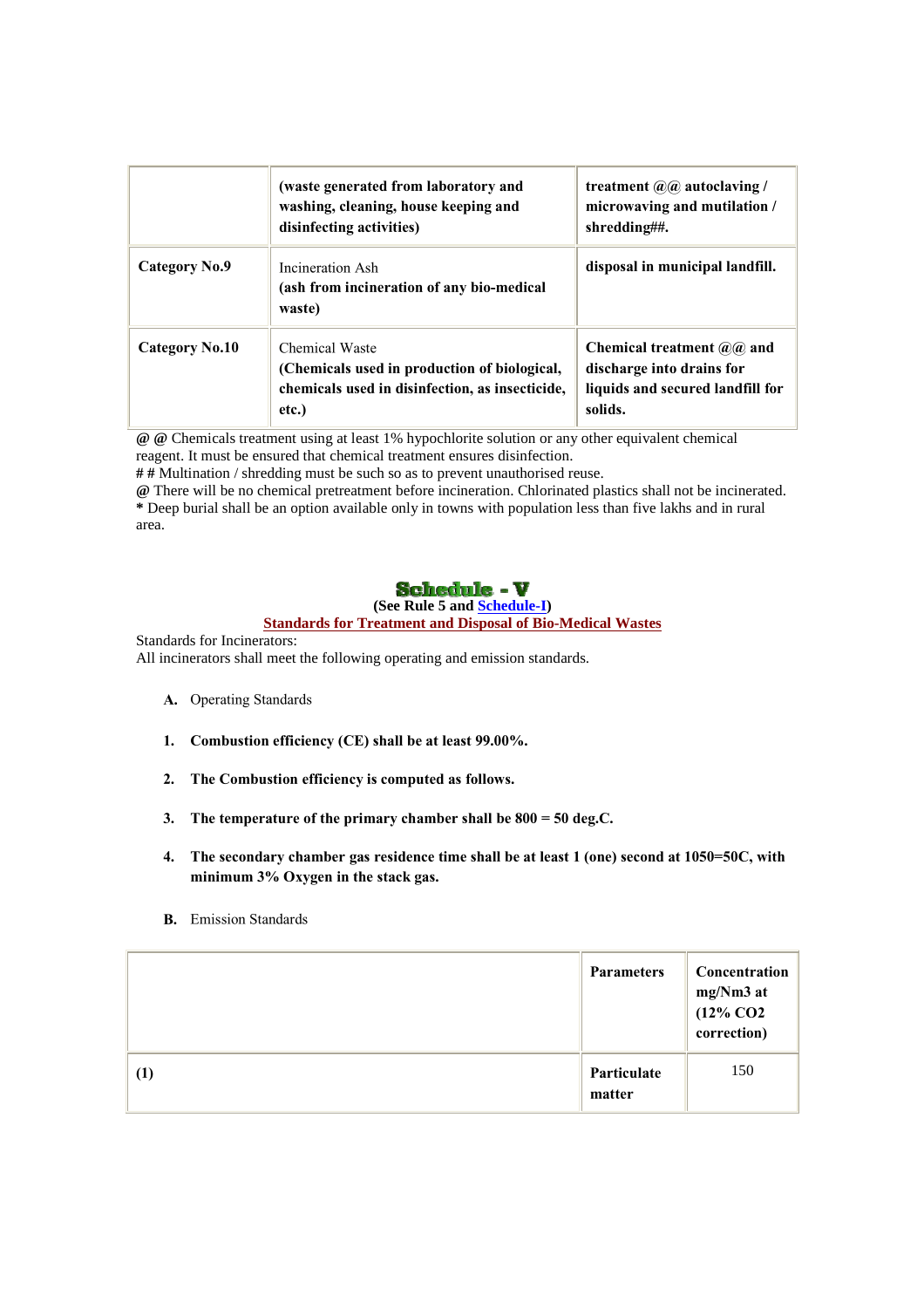| (2) | <b>Nitrogen</b><br>Oxides              | 450                           |
|-----|----------------------------------------|-------------------------------|
| (3) | <b>HCL</b>                             | 50                            |
| (4) | 30 meter's above ground                | Minimum stack height shall be |
| (5) | ash shall not be more than<br>$0.01\%$ | Volatile organic compounds in |

**Note :**

- **Suitably designed pollution control devices should be installed / retrofitted with the incinerator to achieve the above emission limits, if necessary.**
- **Wastes to be incinerated shall not be chemically treated with any chlorinated disinfectants.**
- **Chlorinated plastics shall not be incinerated.**
- **Toxic metals in incineration ash shall be limited within the regulatory quantities as defined under the Hazardous Waste (Management and Handling Rules), 1989.**
- **Only low sulphur fuel like L.D.O./L.S.H.S/Diesel shall be used as fuel in the incinerator.**

### **Standards for Waste Autoclaving :**

The autoclave should be dedicated for the purposes of disinfecting and treating bio-medical waste.

- **I. When operating a gravity flow autoclave, medical waste shall be subjected to :** 
	- **i.** a temperature of not less than 121  $\mathrm{C}^\mathrm{o}$  and pressure of 15 pounds per square inch  $\mathrm{C}^\mathrm{o}$ **(psi) for an autoclave residence time of not less than 60 minutes; or**
	- ii. a temperature of not less than 135C $^{\rm o}$  and a pressure of 31 psi for an autoclave **residence time of not less than 45 minutes/ or**
	- **iii. a temperature of not less than 149 C<sup>o</sup> and a pressure of 52 psi for an autoclave residence time of not less than 30 minutes.**
- **II. When operating a vacuum autoclave, medical waste shall be subjected to a minimum of one pre-vacuum pulse to purge the autoclave of all air. The waste shall be subjected to the following :** 
	- **i. a temperature of not less than 121<sup>0</sup> C and pressure of 15 psi per an autoclave residence time of not less than 45 minutes; or**
	- ii. a temperature of not less than 135C $^{\rm o}$  and a pressure of 31 psi for an autoclave **residence time of not less than 30 minutes;**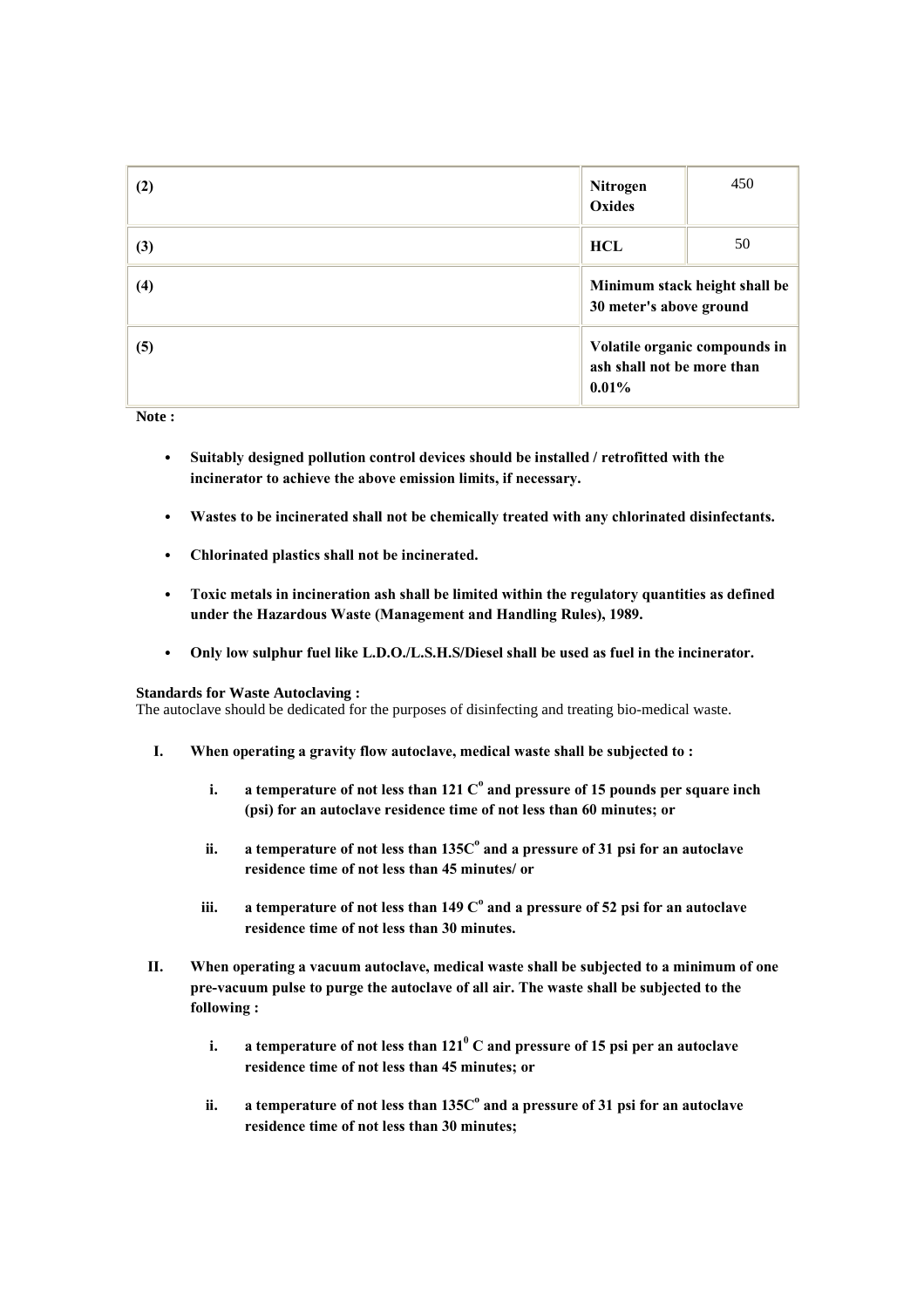**III. Medical waste shall not be considered properly treated unless the time, temperature and pressure indicators indicate that the required time, temperature and pressure were reached during the autoclave process. If for any reasons, time temperature or pressure indicates that the required temperature, pressure or residence time was not reached, the entire load of medical waste must be autoclaved again until the proper temperature, pressure and residence time were achieved.** 

#### **IV.** Recording of operational parameters

**Each autoclave shall have graphic or computer recording devices which will automatically and continuously monitor and record dates, time of day, load identification number and operating parameters throughout the entire length of the autoclave cycle.** 

#### **V.** Validation test

Spore testing :**The autoclave should completely and consistently kill the approved biological indicator at the maximum design capacity of each autoclave unit. Biological indicator for autoclave shall be a Bacillus stearth ermophilus spore using vials or spore strips, with at least 1 x 10<sup>4</sup>spores per milliliter. Under no circumstances will an autoclave have minimum operating parameters less than a residence time of 30 minutes, regardless of temperature and pressure, a temperature less than 121<sup>0</sup>C or a pressure less than psi.** 

**VI.** Routine Test

A chemical indicator strip / tape that changes colour when a certain temperature is reached and can be used to verify that a specific temperature has been achieved. It may be necessary to use more than one strip over the waste package at different location to ensure that the inner content of the package has been adequately autoclaved.

#### **Standard for Liquid Waste :**

The effluent generated from the hospital should conform to the following limits

| Parameters                | Permissible Limits |
|---------------------------|--------------------|
| pН                        | $6.5 - 9.0$        |
| Suspended Solids 100 mg/l |                    |
| Oil and grease            | $10 \text{ mg/l}$  |
| <b>BOD</b>                | $30 \text{ mg/l}$  |
| <b>COD</b>                | $250 \text{ mg/l}$ |

### **Bio-assay test . 90% survival of fish after 96 hours in 100% effluent**

These limits are applicable to those hospitals which are either connected with sewers without terminal sewage treatment plant or not connected to public sewers. For discharge into public sewers with terminal facilities, the general standards as notified under the Environment (Protection) Act, 1986 shall be applicable.

#### **Standards of Microwaving :**

**1. Microwave treatment shall not be used for cytotoxic, hazardous or radioactive wastes, contaminated animal car-causes, body parts and large metal items.**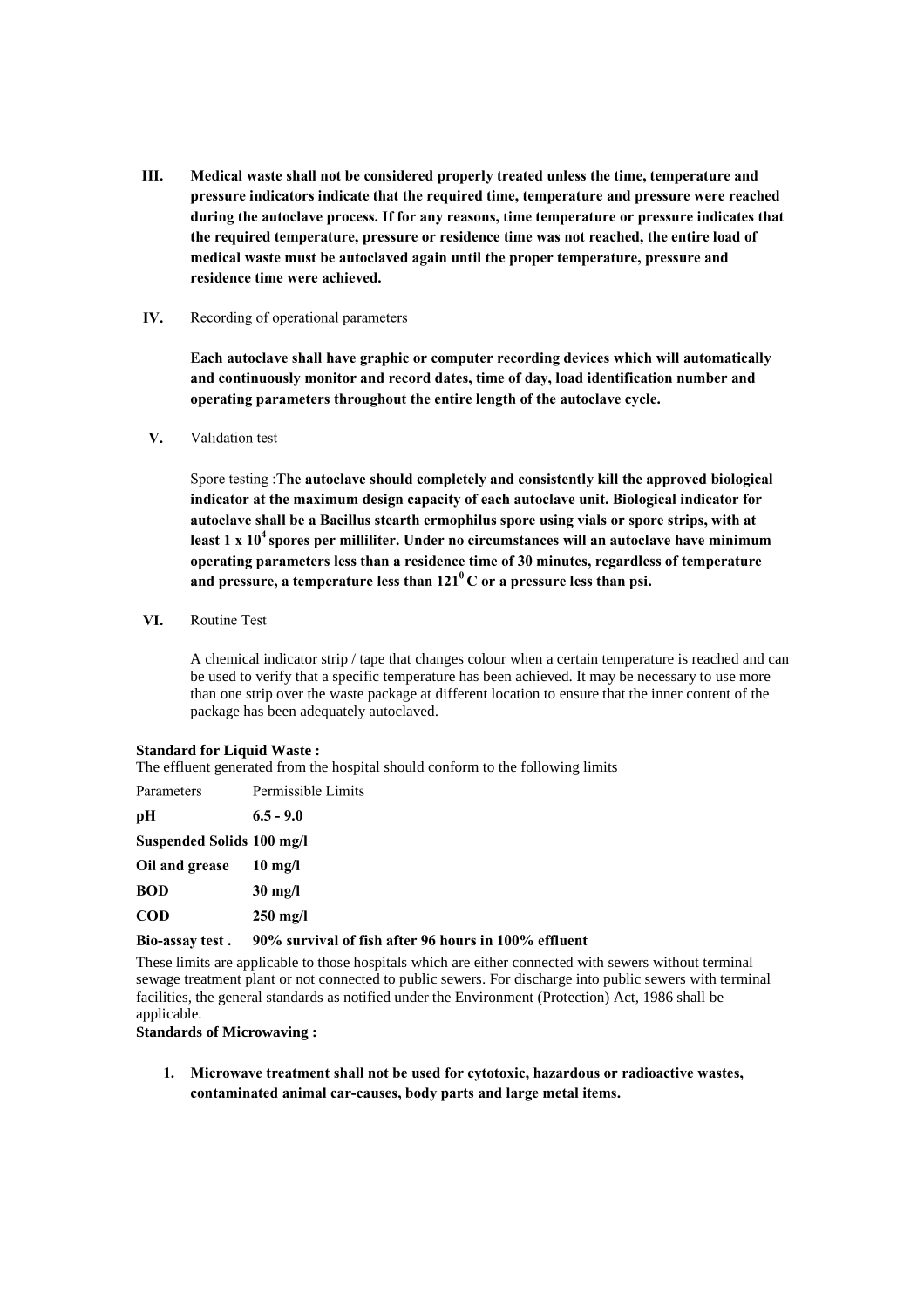- **2. The microwave system shall comply with the efficacy test / the supplier before operation of the unit may provide routine tests and a performance guarantee.**
- **3. The microwave should completely and consistently kill the bacteria and other pathogenic organisms that is ensured by approved biological indicator at the maximum design capacity of each microwave unit. Biological indicators for microwave shall be Bacillus Sub spores using vials or spore strips with atleast 1 x 10 <sup>4</sup> spores per milliliter.**

#### **Standards for Deep Burial**

- **1. A pit or trench should be dug about 2 meters deep. It should be half filled with waste, then covered with lime within 50 cm of the surface, before filling the rest of the pit with soil.**
- **2. It must be ensured that animals do not have any access to burial sites. Covers of galvanized iron / wire meshes may be used.**
- **3. On each occasion, when wastes are added to the pit, a layer of 10 cm of soil s hall be added to cover the wastes.**
- **4. Burial must be performed under close and dedicated supervision.**
- **5. The deep burial site should be relatively impermeable and no shallow well should be close to the site.**
- **6. The pits should be distant from habitation and sites so as that no contamination occurs of any surface water or ground water. The area should not be prone to flooding or erosion.**
- **7. The location of the deep burial site will be authorised by the prescribed authority.**
- **8. The institution shall maintain a record of all pits for deep burial.**

## **Schedule - VI**

### **(See Rule 5)**

**Schedule for Waste Treatment Facilities like Incinerator / Autoclave / Micorwave System**

| A. | Hospitals and nursing homes in towns with<br>population of 30 lakhs and above. | By 31 <sup>st</sup> December, 1999 or earlier. |
|----|--------------------------------------------------------------------------------|------------------------------------------------|
| В. | Hospitals and nursing homes in towns with<br>population of below 30 lakhs      |                                                |
|    | a) with 500 beds and above                                                     | By 31 <sup>st</sup> December, 1999 or earlier  |
|    | b) with 200 beds and above but less than 500<br>beds                           | By 31 <sup>st</sup> December, 2000 or earlier  |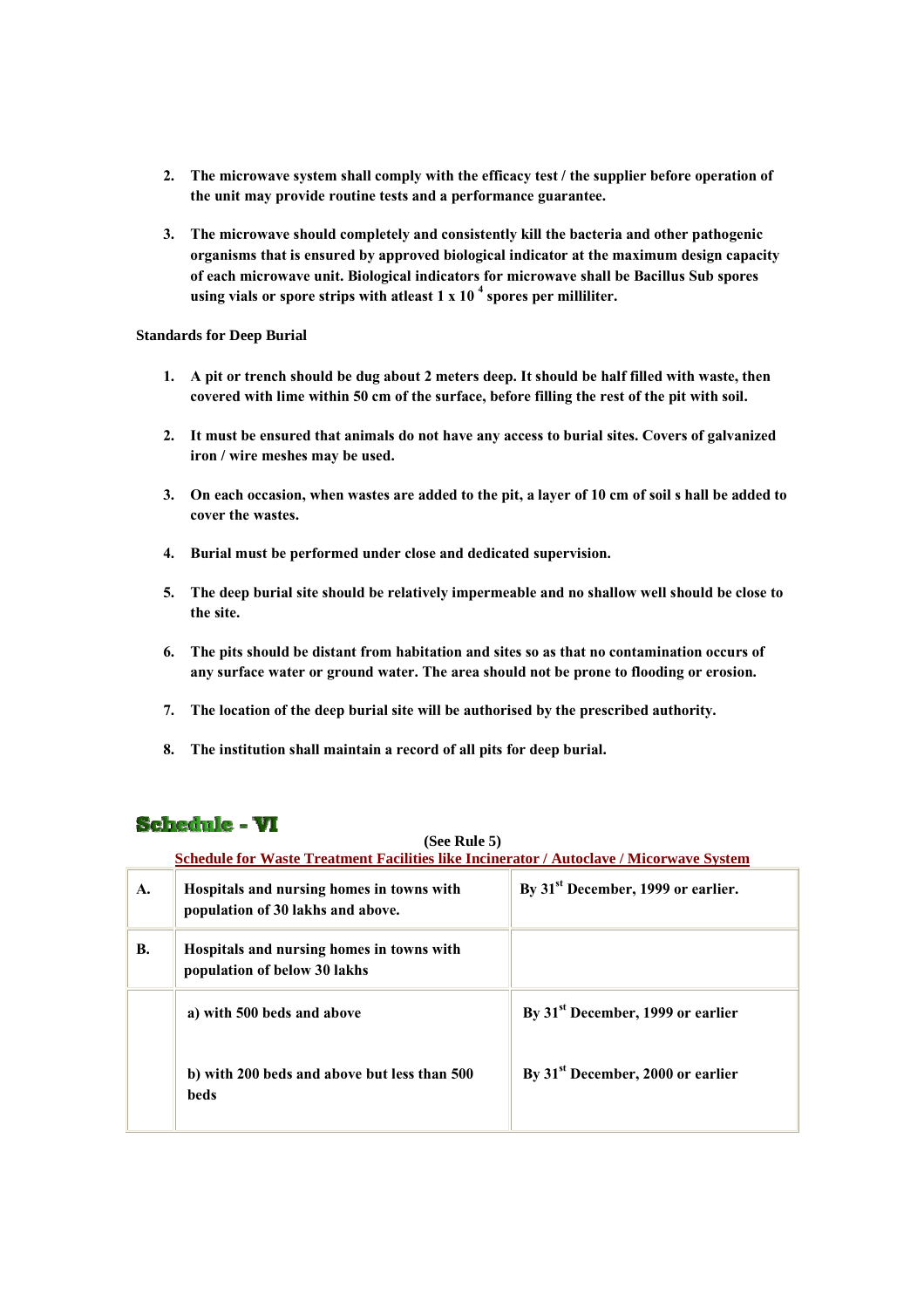|    |                                                                                       | By 31 <sup>st</sup> December, 2001 or earlier |  |  |
|----|---------------------------------------------------------------------------------------|-----------------------------------------------|--|--|
|    | c) with 50 beds and above but less than 200<br>beds                                   | By 31 <sup>st</sup> December, 2002 or earlier |  |  |
|    | d) with less than 50 beds                                                             |                                               |  |  |
| C. | All other institutions generating bio-medical<br>waste not included in A and B above. | By 31 <sup>st</sup> December, 2002 or earlier |  |  |



## Segregation, Packaging, Transporttation and Storage -2

- **1. Bio-medical waste shall not be mixed with other wastes.**
- **2. Bio-medical waste shall be segregated into containers/bags at the point of generation in accordance with Schedule-II prior to its storage, transportation, treatment and disposal. The containers shall be labeled according to Schedule-III.**
- **3. If a container is transported from the premises where bio-medical waste is generated to any waste treatment facility outside the premises, the container shall, apart from the label prescribed in Schedule-III, also carry information prescribed in Schedule-IV.**
- **4. Notwithstanding anything contained in the Motor Vehicles Act, 1988, or rules, thereunder, untreated bio-medical waste shall be transported only in such vehicle as may be autopsied for the purpose by the competent authority as specified by the government.**
- **5. No untreated bio-medical waste shall be kept stored beyond a period of 48 hours:**
- **Provided that if for nay reason it becomes necessary to store the waste beyond such period the authorised person must take permission of the prescribed authority and take measures to ensure that the waste does not adversely affect human health and the environment.**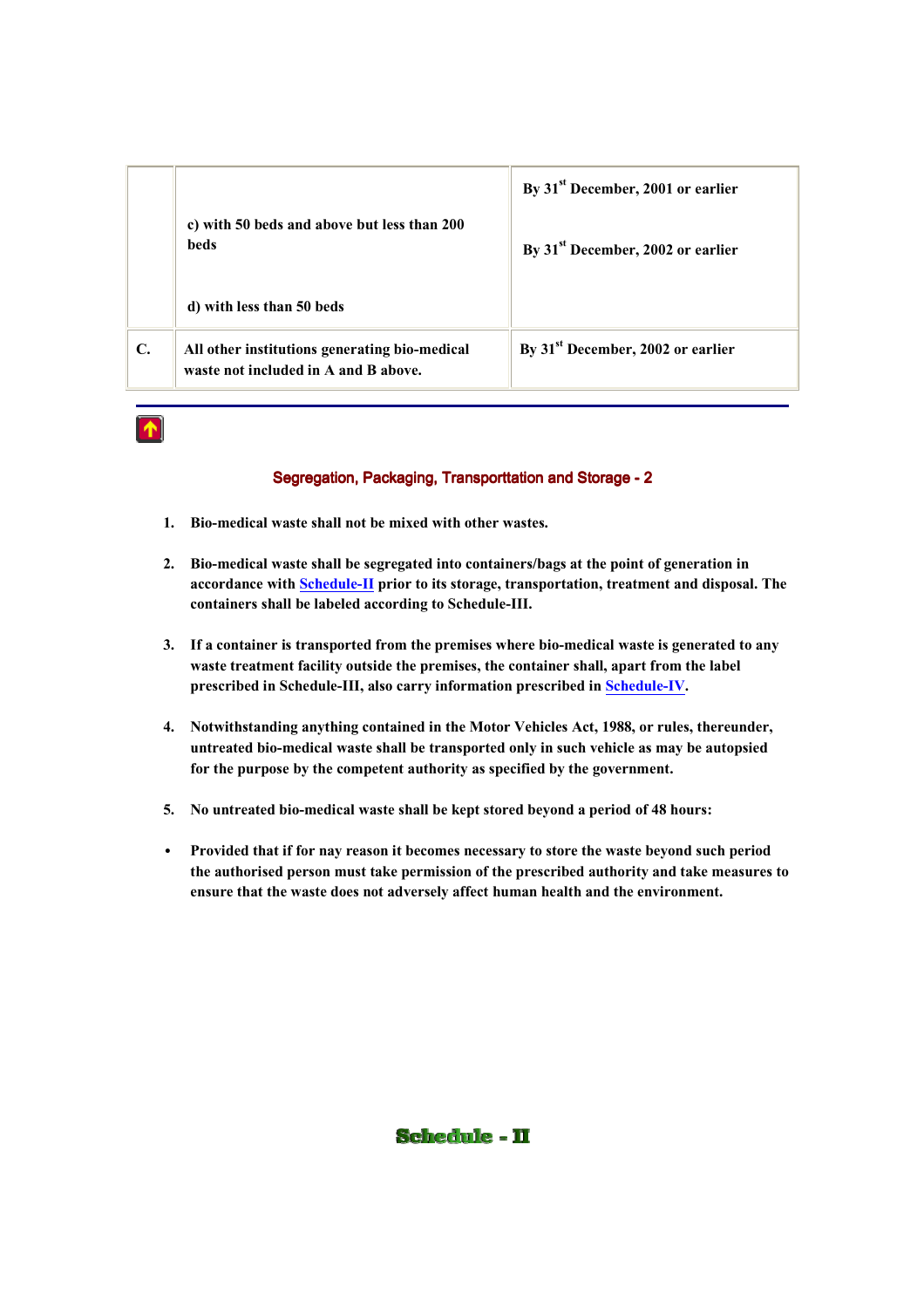| (See Rule 6)                                                           |
|------------------------------------------------------------------------|
| Colour Coding and Type of Container for disposal of Bio_Medical Wastes |

| <b>Colour coding</b> | <b>Type of container</b>                          | <b>Waste category</b>                    | <b>Treatment options as per</b><br>Schedule-I                                 |
|----------------------|---------------------------------------------------|------------------------------------------|-------------------------------------------------------------------------------|
| Yellow               | Plastic bag                                       | Cat.1, Cat.2, and<br>Cat.3, Cat.6.       | Incineration / deep burial                                                    |
| <b>Red</b>           | Disinfected<br>container/plastic<br>bag           | Cat.3, Cat.6,<br>Cat.7                   | Autoclaving/Micro-<br>waving/Chemical Treatment.                              |
| Blue/<br>translucent | <b>Plastic</b><br>bag/puncture<br>proof container | Cat.4, Cat.7.                            | Autoclaving/Microwaving/Chemical<br>Treatment and destruction /<br>Shredding. |
| <b>Black</b>         | Plastic bag                                       | Cat.5 and Cat.9<br>and<br>Cat.10.(solid) | Disposal in secured landfill.                                                 |

## Notes :

- **1. Color coding of waste categories with multiple treatment options as defined in Schedule-I, shall be selected depending on treatment option chosen, which shall be as specified in Schedule-I.**
- **2. Waste collection bags for waste types needing incineration shall not be made of chlorinated plastics.**
- **3. Categories 8 and 10 (liquid) do not require containers/bags.**
- **4. Category 3 if disinfected locally need not be put in containers/bags.**

## **Schedule - I**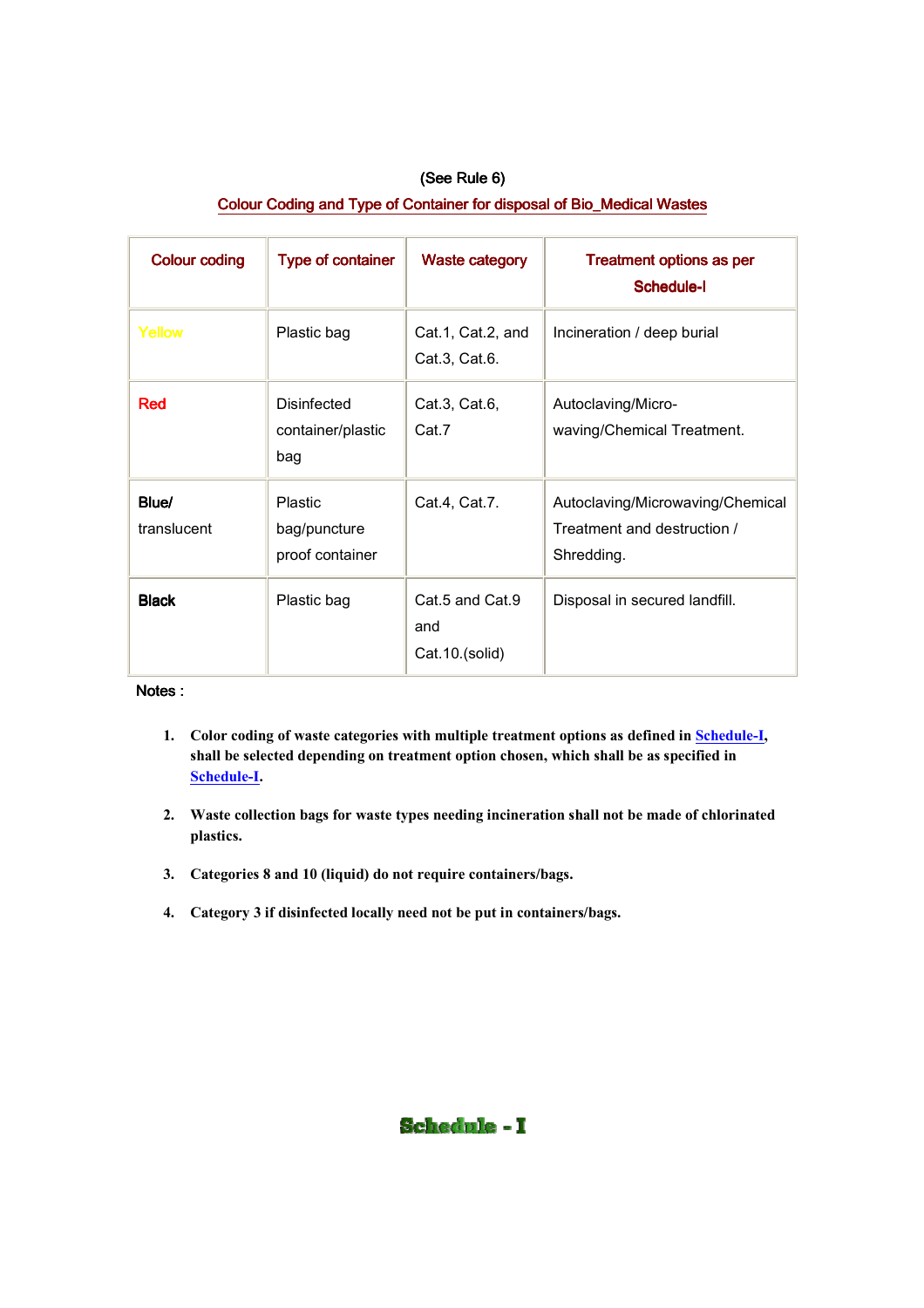| (See Rule 5)                              |  |  |
|-------------------------------------------|--|--|
| <b>Categories of Bio - Medical Wastes</b> |  |  |

| Option<br><b>Waste Category</b> |                                                                                                                                                                                                                                                                                                                                                                                 | <b>Treatment &amp; disposal</b>                                                                   |  |
|---------------------------------|---------------------------------------------------------------------------------------------------------------------------------------------------------------------------------------------------------------------------------------------------------------------------------------------------------------------------------------------------------------------------------|---------------------------------------------------------------------------------------------------|--|
| Category No. 1                  | <b>Human Anatomical Waste</b><br>(human tissues, organs, body parts)                                                                                                                                                                                                                                                                                                            | Incineration @/ deep burial*                                                                      |  |
| Category No.2                   | <b>Animal Waste</b><br>(animal tissues, organs, body parts<br>carcasses, bleeding parts, fluid, blood and<br>experimental animals used in research,<br>waste generated by veterinary hospitals<br>colleges, discharge from hospitals, animal<br>houses)                                                                                                                         | Incineration @/ deep burial*                                                                      |  |
| Category No.3                   | Microbiology & Biotechnology Waste<br>(wastes from laboratory cultures, stocks or<br>specimens of micro organisms live or<br>attenuated vaccines, human and animal<br>cell culture used in research and infectious<br>agents from research and industrial<br>laboratories, wastes from production of<br>biological toxins, dishes and devices used<br>for transfer of cultures) | Local autoclaving/micro-<br>waving / incineration@.                                               |  |
| Category No.4                   | <b>Waste sharps</b><br>(needles, syringes, scalpels, blades, glass,<br>etc. that may cause puncture and cuts.<br>This includes both used and unused<br>sharps).                                                                                                                                                                                                                 | Disinfecting (chemical<br>treatment @@/auto calving/<br>microwaving and mutilation<br>/shredding. |  |
| Category No.5                   | <b>Discarded Medicines and Cytotoxic drugs</b><br>(Wastes comprising of outdated,<br>contaminated and discarded medium)                                                                                                                                                                                                                                                         | Incineration@/destruction and<br>drugs disposal in secured<br>landfills.                          |  |
| Category No.6                   | <b>Solid Waste</b><br>(Items contaminated with blood, and body                                                                                                                                                                                                                                                                                                                  | Incineration @ autoclaving /<br>microwaving.                                                      |  |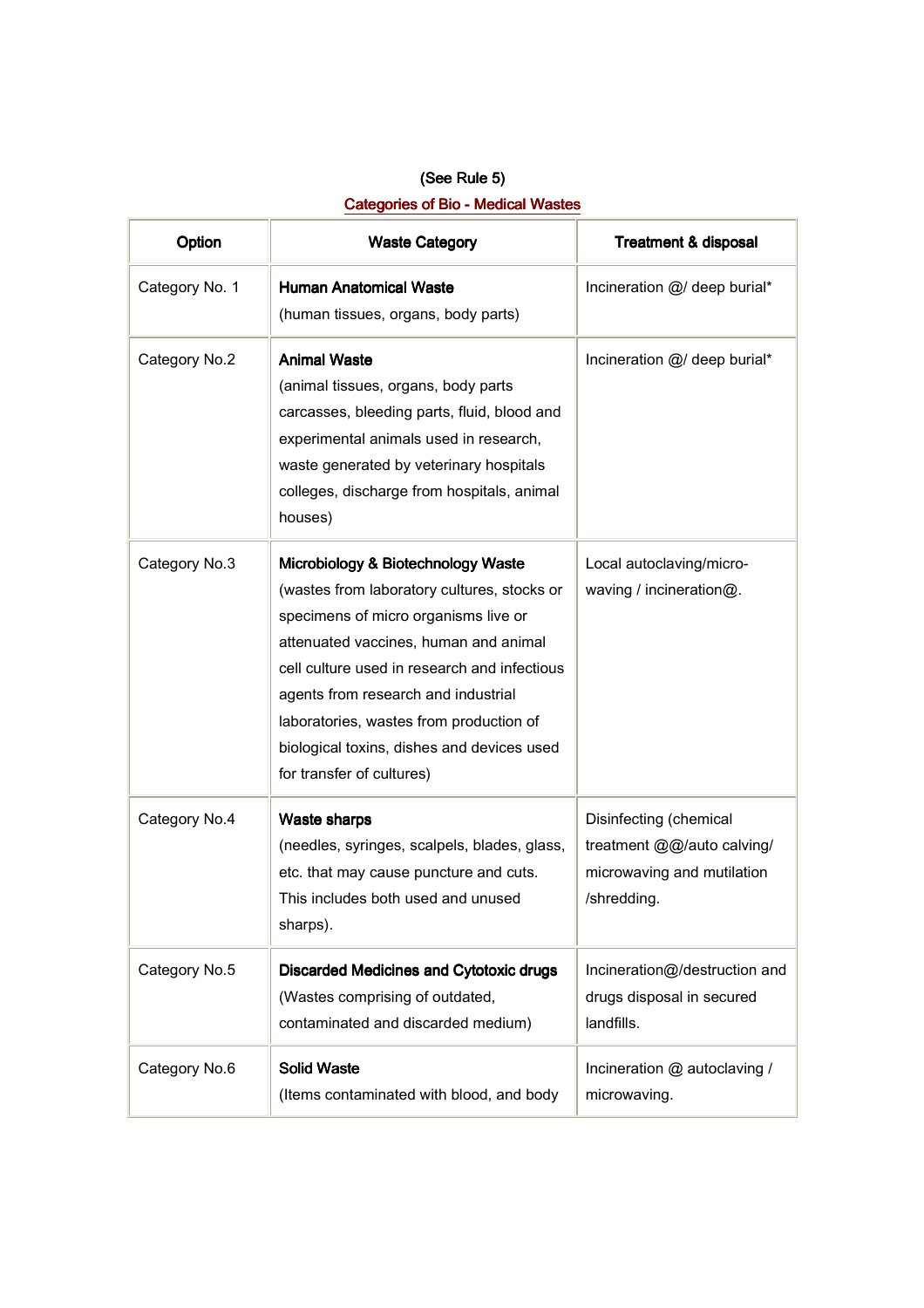|                | fluids including cotton, dressings, soiled<br>plaster casts, lines, bedding, other material<br>contaminated with blood)                             |                                                                                                        |
|----------------|-----------------------------------------------------------------------------------------------------------------------------------------------------|--------------------------------------------------------------------------------------------------------|
| Category No.7  | <b>Solid Waste</b><br>(Wastes generated from disposable items<br>other than the waste sharps such as<br>tubing's, catheters, intravenous sets etc). | Disinfection by chemical<br>treatment @@ autoclaving /<br>microwaving and mutilation /<br>shredding##. |
| Category No.8  | <b>Liquid Waste</b><br>(waste generated from laboratory and<br>washing, cleaning, house keeping and<br>disinfecting activities)                     | disinfection by chemical<br>treatment @@ autoclaving /<br>microwaving and mutilation /<br>shredding##. |
| Category No.9  | <b>Incineration Ash</b><br>(ash from incineration of any bio-medical<br>waste)                                                                      | disposal in municipal landfill.                                                                        |
| Category No.10 | <b>Chemical Waste</b><br>(Chemicals used in production of<br>biological, chemicals used in disinfection,<br>as insecticide, etc.)                   | Chemical treatment @@ and<br>discharge into drains for<br>liquids and secured landfill for<br>solids.  |

@ @ Chemicals treatment using at least 1% hypochlorite solution or any other equivalent

chemical reagent. It must be ensured that chemical treatment ensures disinfection.

## Multination / shredding must be such so as to prevent unauthorised reuse.

@ There will be no chemical pretreatment before incineration. Chlorinated plastics shall not be incinerated.

\* Deep burial shall be an option available only in towns with population less than five lakhs and in rural area.